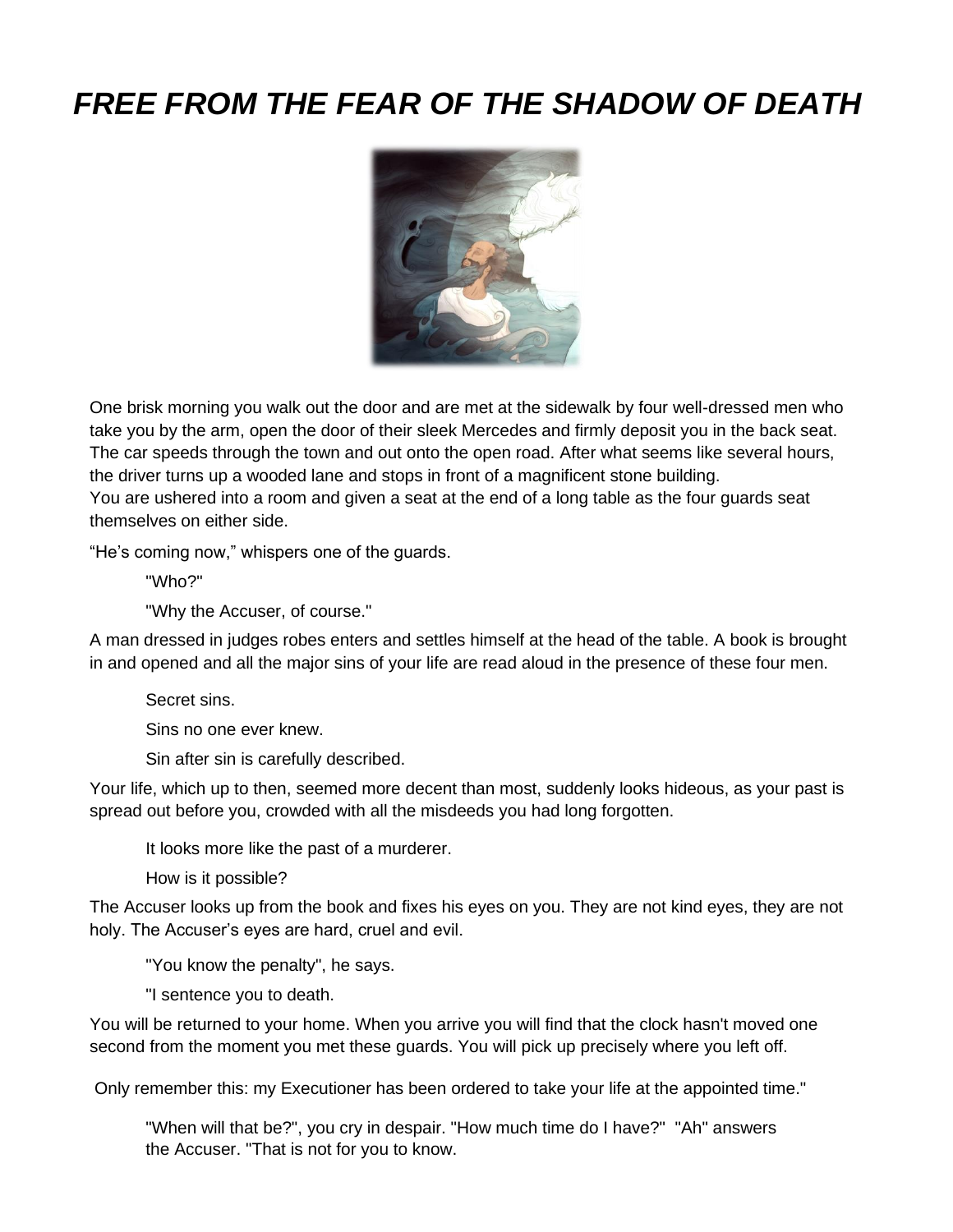It could be today.

It may be next week.

Perhaps not for 50 years.

You will not see the Executioner, but he will follow you at all times. You will never be out of his sight.

He will stand in the shadows and await the appointed moment. Then he will strike."

Soon you find yourself standing alone on the sidewalk in front of your door. The time is exactly what it was when you met the strange guards. A friend comes down the street and bids you good morning. You smile and return the greeting but you are in a daze.

Was it a dream? Was it a hallucination? Or did it really happen?

Everything is the same as ever except that now you have the unshakable feeling that you are being followed by someone.

In a few weeks you become accustomed to this presence lurking behind you. You no longer turn around and try to see him. You're no longer afraid to open doors or go into dark rooms or walk down deserted streets.

You begin to laugh again and enjoy life almost as you did before, except that deep within is the knowledge that you are living under the sentence of death.

You know that some day, somewhere, the Executioner will step out of the shadows and strike.

*Since therefore the children share in flesh and blood, he himself likewise partook of the same nature, that through death he might destroy him who has the power of death, that is, the devil, and deliver all those who through fear of death were subject to lifelong bondage.* 

*Hebrews 2:14-15*



When Adam and Eve lived in the Garden, they ate of the Tree of Life. They were alive in a way that humans today cannot experience.

#### **There was no shadow hanging over them.**

In the evening when the sun went down, they could sleep in perfect peace because tomorrow would be another glorious day. They had nothing to look forward to but new joy, new glory, in the garden of their heavenly Father.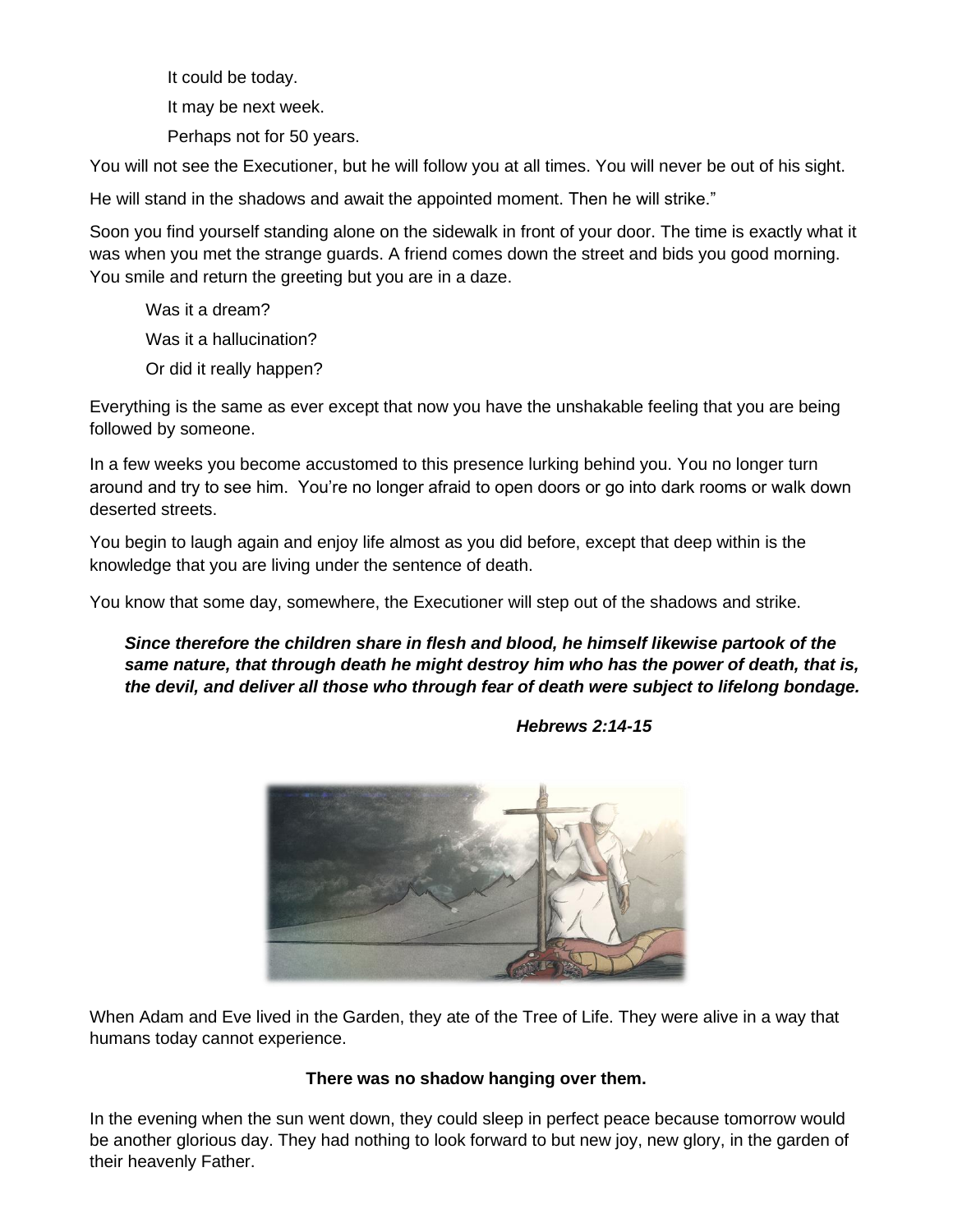But the day they ate of that forbidden tree everything changed.

Suddenly they saw that they were naked and covered themselves.

They were guilty and had to run and hide.

Soon they were cut off from God outside the Garden among the rocks and thorns of this insecure world that we know so well.



Worst of all, they were living under the sentence of death.

# *"In the day that you eat the fruit thereof, you shall surely die."*

The Serpent who had been the Tempter was now the Accuser.

 *"You've done it! Now you're in my power, and you're going to die! Soon you're going to die."* 

They could till the soil, and herd their flocks, and raise their children, and build shelters to protect them from the cold winds. There were pleasures in eating, and drinking, and loving, and overcoming obstacles.

#### **But death reigned over them.**

They could no longer eat from the Tree of Life. The bright hope of another glorious tomorrow was marred by the ugly knowledge that tomorrow might never arrive.

When you and I were born into this world, we were born children of Adam. Before we know what it is to speak a word or make a decision, we already know what it is to be afraid.

What are we afraid of?

Why is a child frightened by a loud noise? Or a sudden unfamiliar jar?

Why does a child panic when it comes into the house and calls for its mother and there is no answer?

The fear behind all fears is the fear of that moment when the Executioner will materialize before us and strike the blow.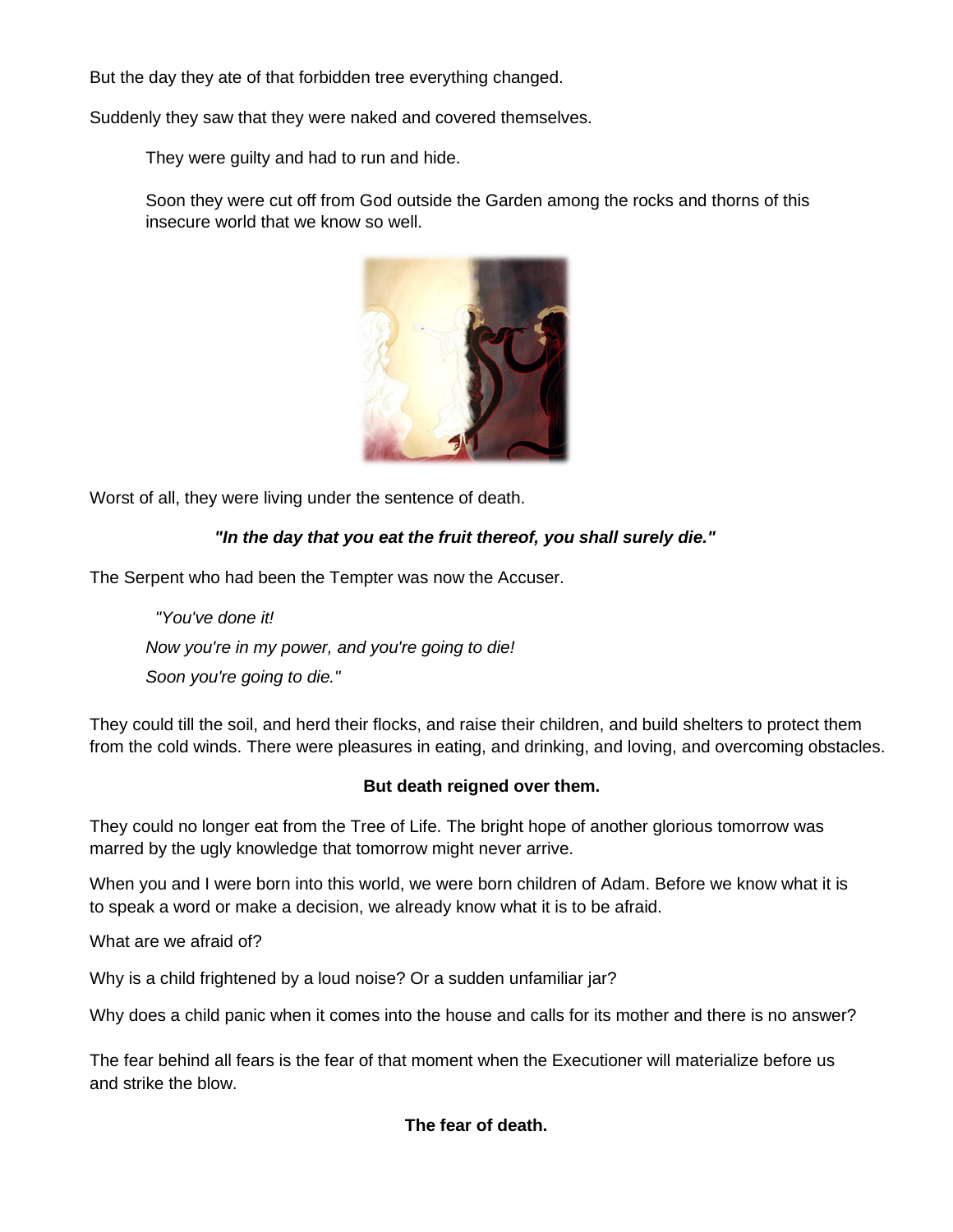The aged woman who cries from her sickbed, "0 why doesn't God let me die?" may think she wants to die. But her whole being, tired and worn and sick as it is, is struggling for life.

Still running from the Executioner.

The young man who, in a fit of despair, puts a gun to his head and blows out his brains is not running away from life. He's beside himself like a man marooned on a single rock in the middle of an endless ocean. Death has surrounded him. The unseen Executioner has deprived him of all hope. And so, he gives himself up to the Executioner.

People don't realize what a grip their approaching death has on them. How the body, mind, and spirit shudder every time they are reminded that it's corning.

Death is not an event, something that happens when your heart stops and the fires of this body turn cold.

Death is a region that you enter when your body falls away and you step forth into a world with shadow but no substance.

A world where music is often replaced by the sound of weeping.

Where time can be filled with endless waiting.

Where the memory plays and re-plays and replays your past.

When the rich man in our Lord's parable entered the region of the dead, he was not unconscious.

He was very much awake.

He could see. He could feel. He could think. He could speak.

#### *"I beseech thee father Abraham, send Lazarus that he may dip the tip of his finger in water and cool my tongue for I am tormented in this flame!"*

Many years ago I was in a group of seven men on a weekend retreat. It was Saturday night. We had just got up from our knees after being drenched in an outpouring of the Holy Spirit with a force that none of us had ever known before. We were sitting in front of the fire in silence when finally one man got up, walked over and stood by the fireplace and said, "The biggest thing for me is that I know now  $-1$  know that I'm never going to die".

What a strange thing for him to say!

But I noticed that from that day that man, in his own quiet way, had power he didn't have before.

He was like a rock. He was filled with the same Spirit that raised Jesus from the dead. So he knew he was never going to die. He would go on for a few more years. One day they would have a funeral for him and lay his body in the ground.

But this man will live forever, and so will you, and so will I, if the Spirit that lives in this man rules our lives.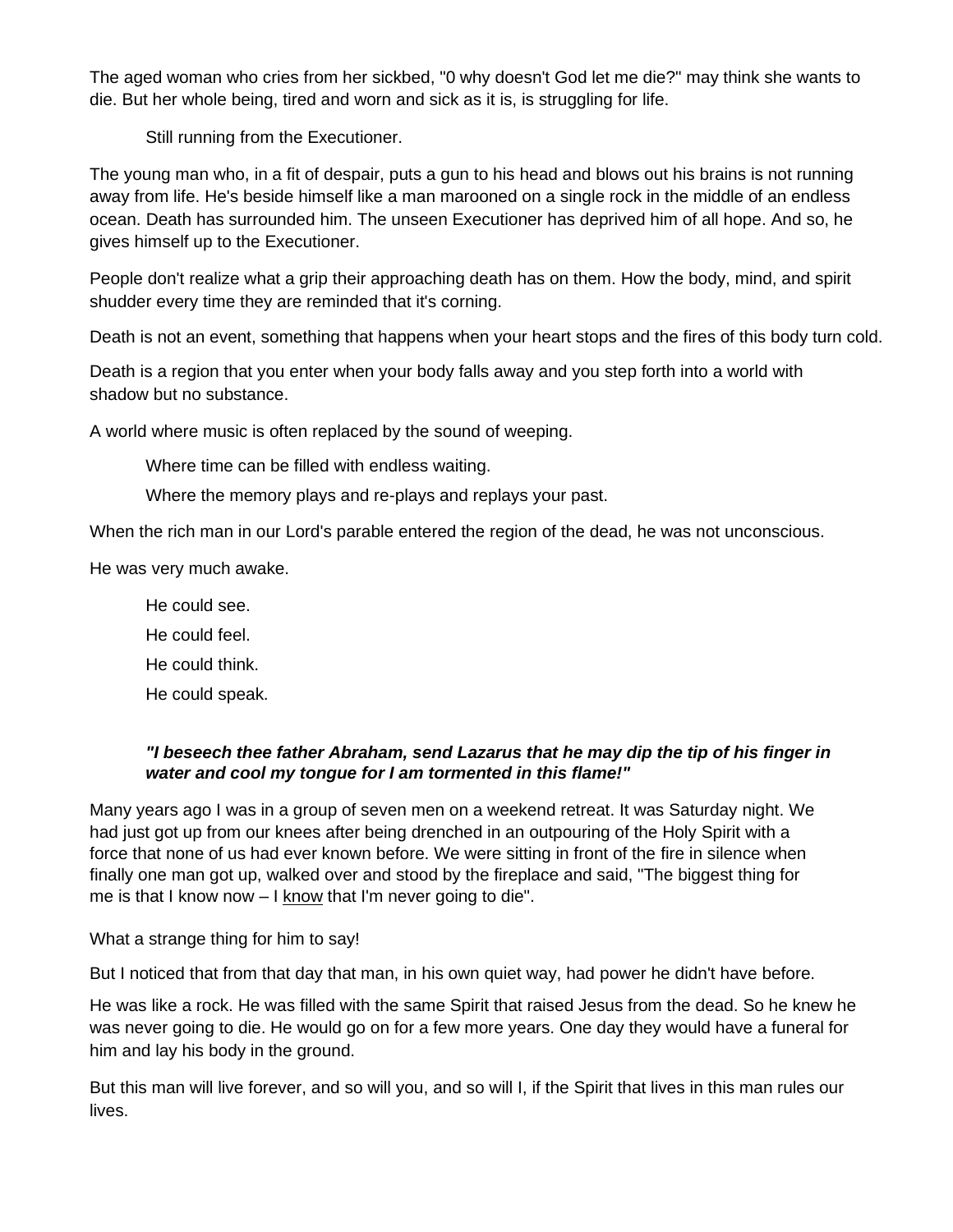*My sheep hear my voice and I know them, and they follow me. And I give unto them eternal life and they shall never perish. Neither shall any man pluck them out of my hand.*

 *John 10* 



It is true that Jesus came to preach good news to the poor, and heal the broken hearted, and bring release to the captives, and open the eyes of the blind.

But the chief reason for his coming, the chief reason for Jesus' presence with us as we read these words, is to raise us from the dead.

#### *"The hour is coming and now is when the dead shall hear the voice of the Son of God. And they that hear shall live."*

 *John 5:25*



We don't have to live under the curse of the Accuser.

We don't have to live in dread of the Executioner.

#### **We can have life that no man and no devil can take from us.**

And when we have this life, we are free from the shadow of death and alive to God as never before.

**Because we are sustained by the Tree of Life.**

**We are eating its fruit.**

Where is that Tree of Life?

It's up there on Calvary.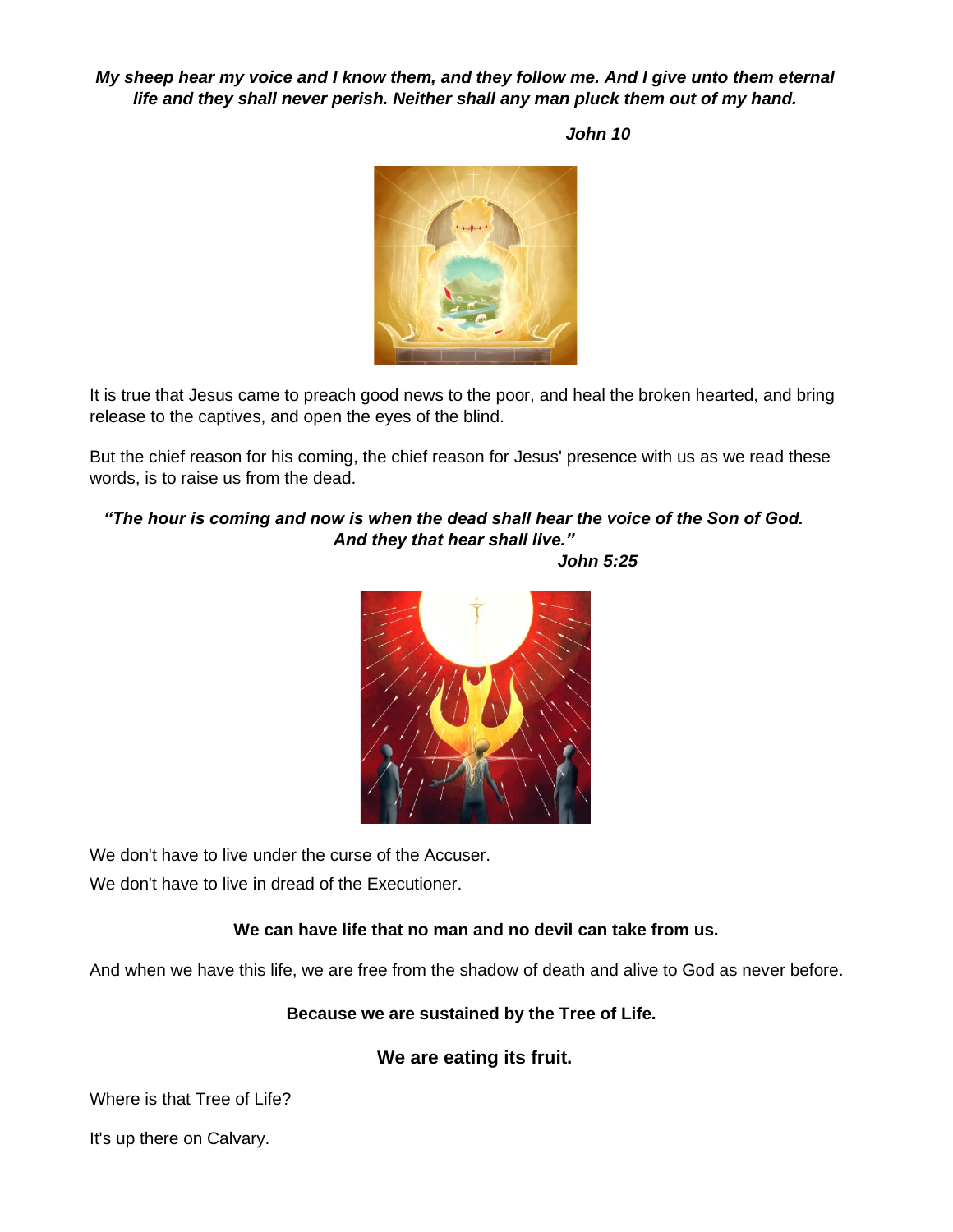

# **Its fruit is the broken body and the shed blood of the Son of God.**

### *If anyone eats of this bread, they live forever.*

*"At the Cross, at the Cross, where I first saw the light, And the burden of my heart rolled away."* 

The burden of our hearts is up there on the Cross!

He is dying our death.

He is destroying our Accuser.

# *That through death, He might destroy him that has the power of death, that is the devil, and deliver them who through fear of death were all their lifetime subject to bondage.*

When Satan tells you, "You are going to die!" don't argue with him. Just point him to the Cross and he will shrivel up and disappear.

Of course we have to keep learning how to live all over again.

#### **To live like free men, free women.**

#### **And the way we learn to live is by keeping Jesus' words.**

#### *If a person keeps my saying, they will never see death.*

#### *John 8:51*

The power of the Holy Spirit operates in our lives day by day, hour by hour, not through some glorious experience we once had, but through *simple obedience to the words of Jesus right where we are*.

#### *"The words that I have spoken to you, they are Spirit and they are life."*

#### *John 6:63*

When Jesus says, "Love your enemies", and we obey out of love for him, his power surges through us and blesses our enemy as well as us.

When Jesus says, ''Proclaim the gospel'', and even though we're afraid, timid, self-conscious and tongue-tied, we do it out of love for him, the gospel rolls out of our mouths, a stream of living water.

Today, when we finish reading these words, we will go forth, either as victims of the unseen Executioner living in the shadow of death….

#### **or we will go as sons and daughters of God,**